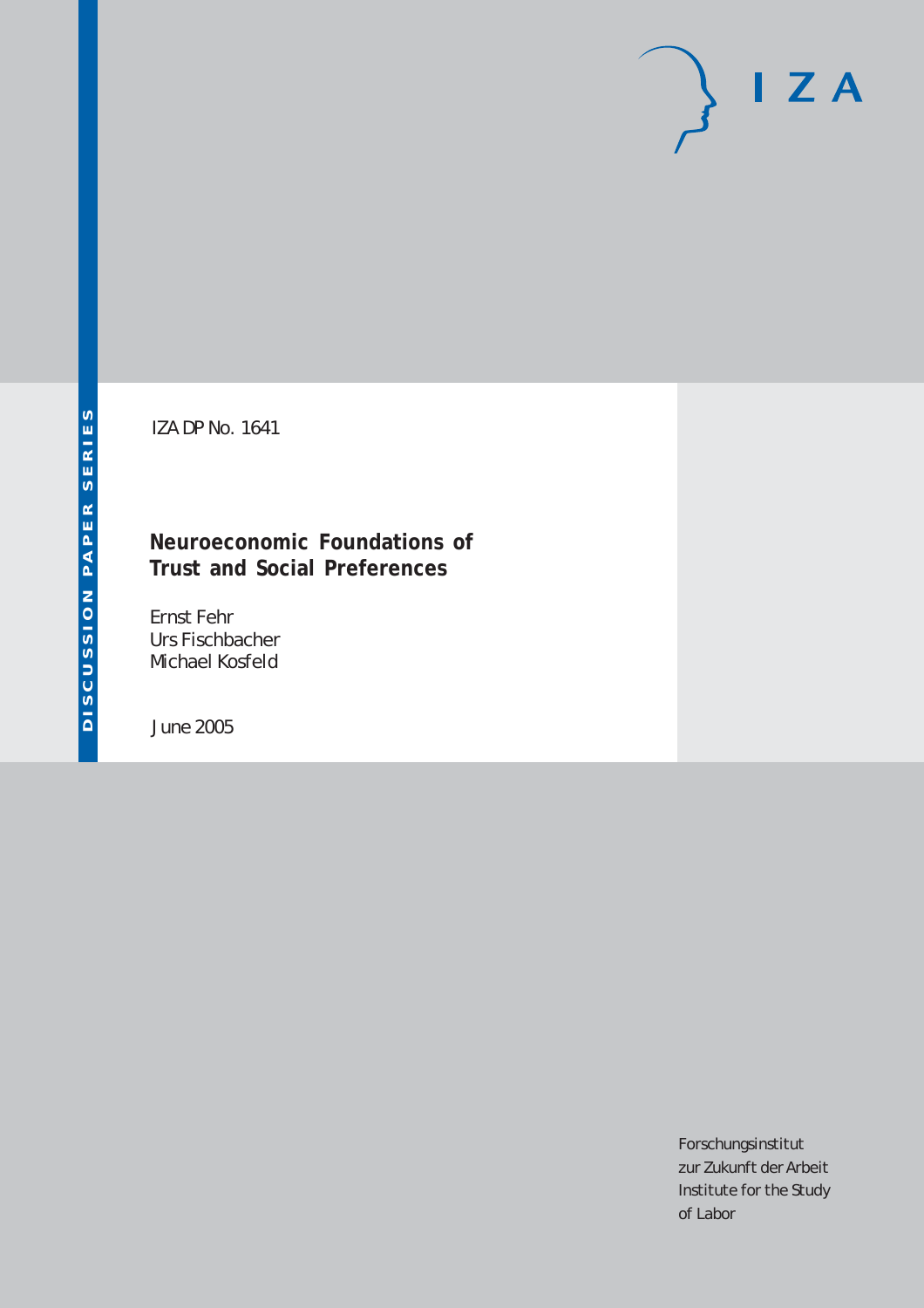# **Neuroeconomic Foundations of Trust and Social Preferences**

# **Ernst Fehr**

*University of Zurich and IZA Bonn* 

# **Urs Fischbacher**

*University of Zurich* 

## **Michael Kosfeld**

*University of Zurich* 

Discussion Paper No. 1641 June 2005

IZA

P.O. Box 7240 53072 Bonn **Germany** 

Phone: +49-228-3894-0 Fax: +49-228-3894-180 Email: [iza@iza.org](mailto:iza@iza.org)

Any opinions expressed here are those of the author(s) and not those of the institute. Research disseminated by IZA may include views on policy, but the institute itself takes no institutional policy positions.

The Institute for the Study of Labor (IZA) in Bonn is a local and virtual international research center and a place of communication between science, politics and business. IZA is an independent nonprofit company supported by Deutsche Post World Net. The center is associated with the University of Bonn and offers a stimulating research environment through its research networks, research support, and visitors and doctoral programs. IZA engages in (i) original and internationally competitive research in all fields of labor economics, (ii) development of policy concepts, and (iii) dissemination of research results and concepts to the interested public.

IZA Discussion Papers often represent preliminary work and are circulated to encourage discussion. Citation of such a paper should account for its provisional character. A revised version may be available directly from the author.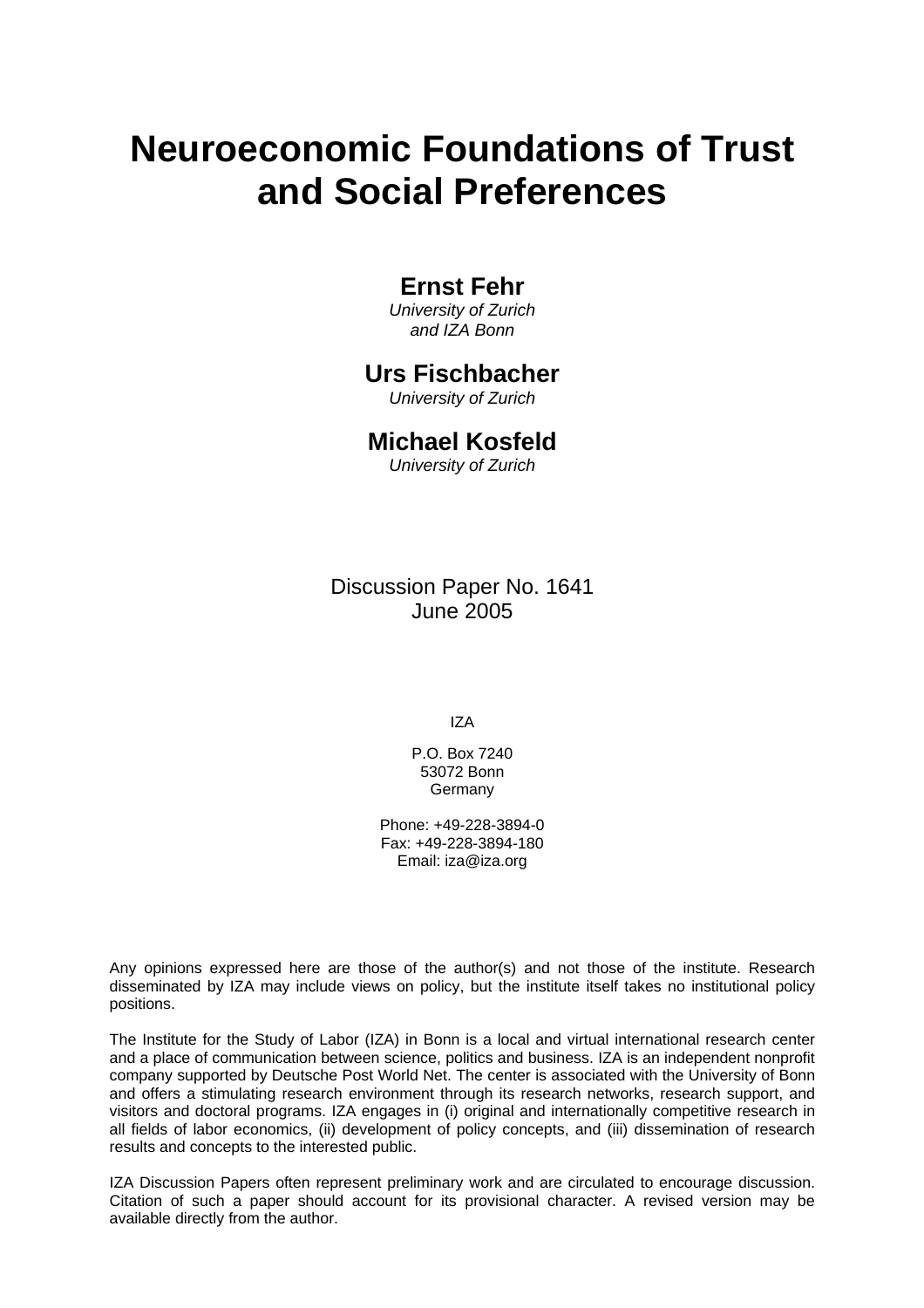IZA Discussion Paper No. 1641 June 2005

# **ABSTRACT**

# **Neuroeconomic Foundations of Trust and Social Preferences**

This paper discusses recent neuroeconomic evidence related to other-regarding behaviors and the decision to trust in other people's other-regarding behavior. This evidence supports the view that people derive nonpecuniary utility (i) from mutual cooperation in social dilemma (SD) games and (ii) from punishing unfair behavior. Thus, mutual cooperation and the punishment of free riders in SD games is not irrational, but better understood as rational behavior of people with corresponding social preferences. We also report the results of a recent study that examines the impact of the neuropeptide Oxytocin (OT) on trusting and trustworthy behavior in a sequential SD. Animal studies have identified Oxytocin as a hormone that induces prosocial approach behavior, suggesting that it may also affect prosocial behavior in humans. Indeed, the study shows that subjects given Oxytocin exhibit much more trusting behavior, suggesting that OT has a direct impact on certain aspects of subjects' social preferences. Interestingly, however, although Oxytocin affects trusting behavior, it has no effect on subjects' trustworthiness.

JEL Classification: A13, C90

Keywords: social preferences, foundations of trust, neuroeconomic

Corresponding author:

Ernst Fehr Institute for Empirical Research in Economics University of Zürich Blümlisalpstrasse 10 8006 Zürich **Switzerland** Email: [efehr@iew.unizh.ch](mailto:efehr@iew.unizh.ch)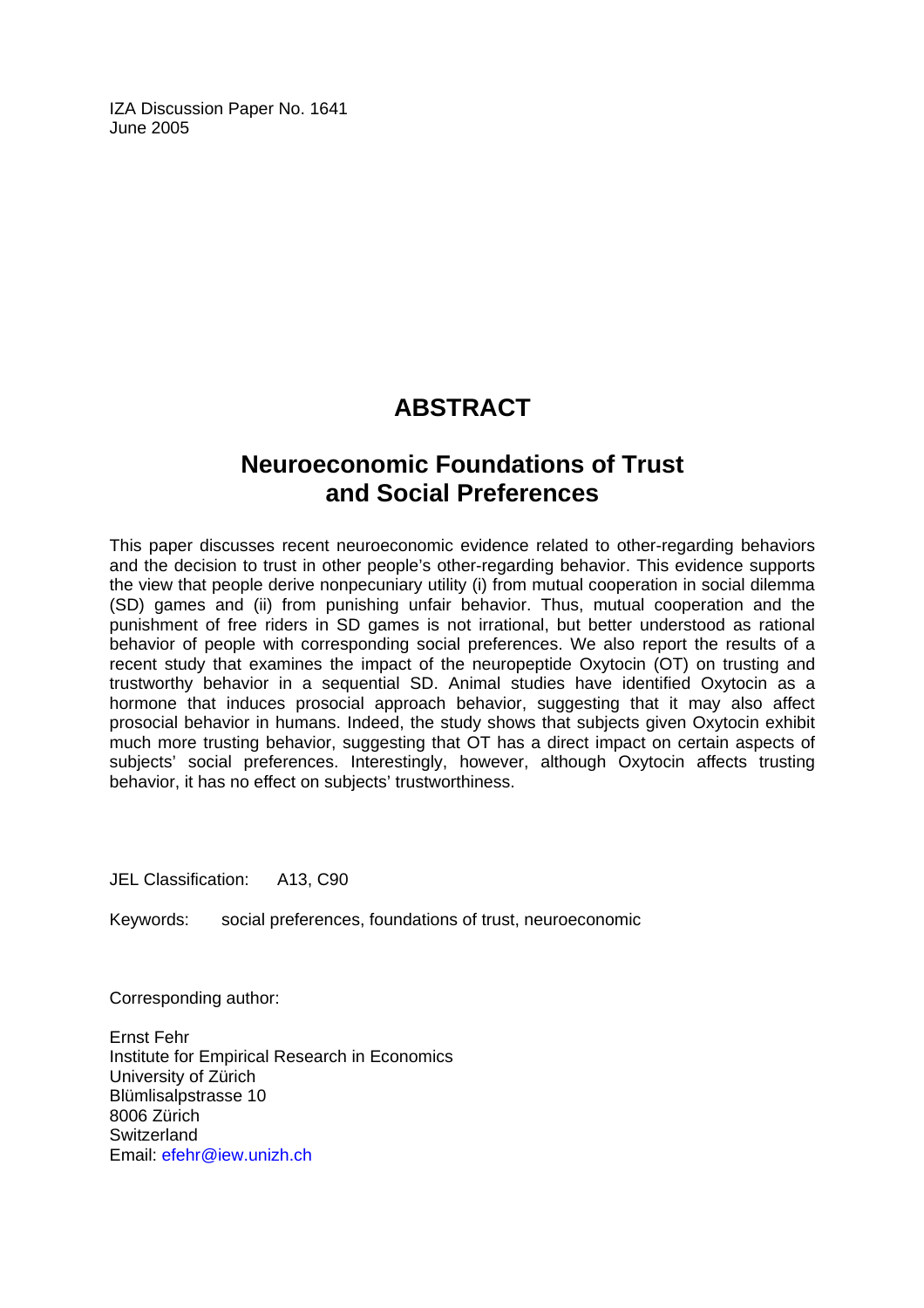Neuroeconomics merges methods from neuroscience and economics to better understand how the human brain generates decisions in economic and social contexts. Neuroeconomics is part of the general quest for microfoundations – in this case, the microfoundation of individual decision-making in social contexts. The economic model of individual decision-making is based on three concepts – the action set, preferences, and beliefs. Economists assume that an individual will choose his preferred action for a given set of available actions and a given belief about the states of the world and the other players' actions. Neuroeconomics provides a microfoundation for individual beliefs, preferences, and behavior; it does so by examining the brain processes associated with the formation of beliefs, the perception of the action set, and the actual choice. Moreover, since the set of available actions can be framed in different ways and different frames of the same action set sometimes elicit different behaviors, neuroeconomics may also contribute to a deeper understanding of framing effects.

This paper discusses recent neuroeconomic evidence related to other-regarding (nonselfish) behaviors and the decision to trust in other people's nonselfish behavior. As we will show, this evidence supports the view that people derive nonpecuniary utility (i) from mutual cooperation in social dilemma (SD) games and (ii) from punishing unfair behavior in these games. Thus, mutual cooperation that takes place despite strong free riding incentives, and the punishment of free riders in SD games is not irrational, but better understood as rational behavior of people with corresponding social preferences. Finally, we report the results of a recent study that examines the impact of the neuropeptide Oxytocin (OT) on trusting and trustworthy behavior in a sequential SD. Animal studies have identified Oxytocin as a hormone that induces prosocial approach behavior, suggesting that it may also affect prosocial behavior in humans. Indeed, the study shows that subjects given Oxytocin exhibit much more trusting behavior, despite the fact that OT does *not* change their explicit beliefs about others' behavior. Thus, it seems that OT has a direct impact on certain aspects of subjects' social preferences. Interestingly, however, although Oxytocin affects trusting behavior, it has no effect on subjects' trustworthiness.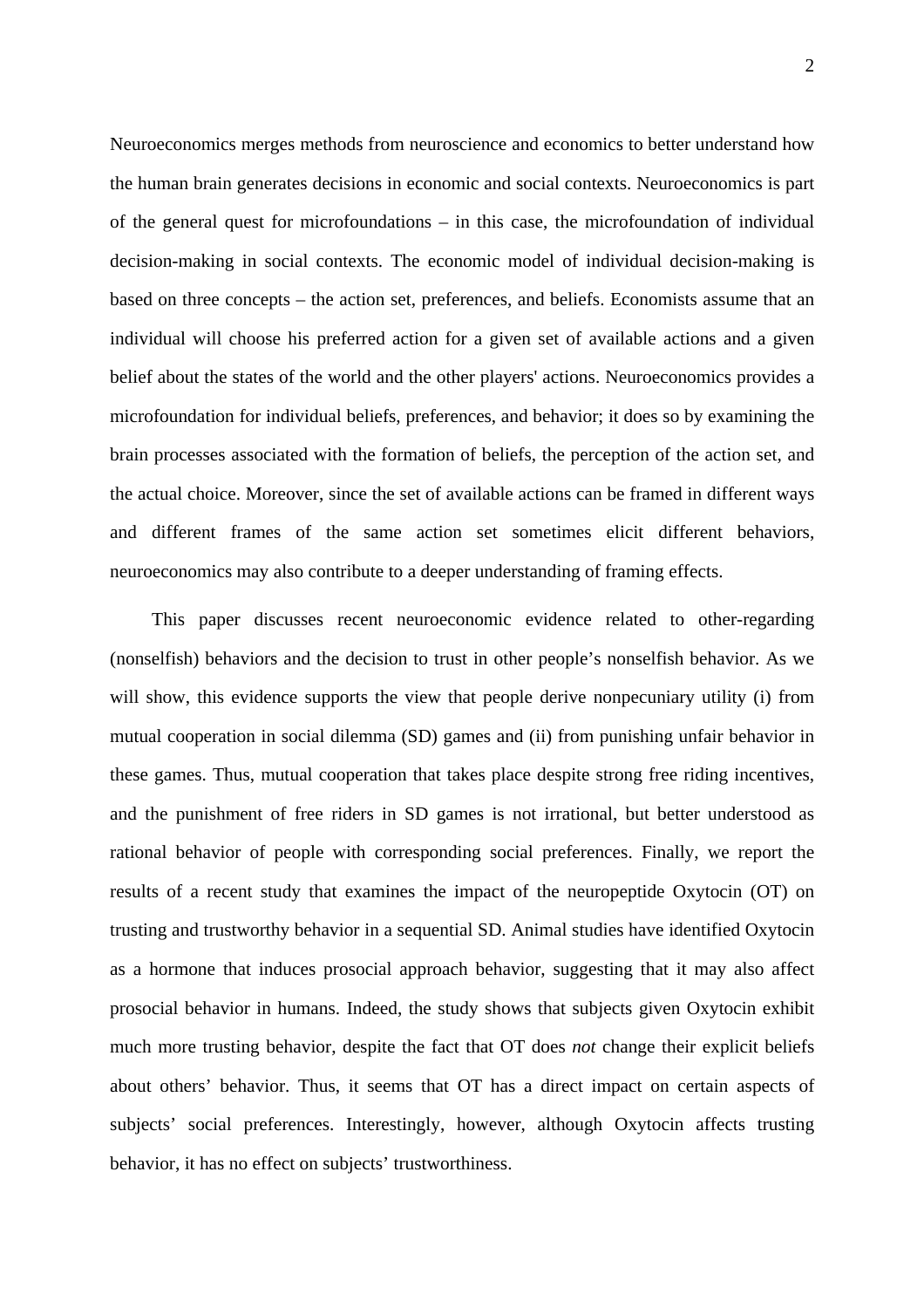At the general level, economic theory has been reluctant to assume anything specific about human preferences, except for the fact that they satisfy the axioms of revealed preference theory. In practice, however, economists often make the strong assumption that individual preferences are exclusively self-regarding. However, a large body of evidence (Colin F. Camerer, 2003, Ernst Fehr and Urs Fischbacher, 2003) now suggests that a substantial share of the people exhibits social preferences and that an even larger share typically shows trust in the existence of these preferences. Sequential SD games that are played only once are a neat vehicle for demonstrating the behavioral relevance of social preferences. This game can be described as follows: there are two players, A and B, each of whom has an initial endowment of \$10. First, player A decides whether to keep his endowment or to send it to player B. Then player B observes A's action and decides whether to keep her endowment or to send it to A. The experimenter doubles each transfer payment, i.e., both players are better off if they transfer their endowments than if they both keep them. This situation mimics a sequential economic exchange in the absence of contract enforcement institutions. B has a strong incentive to keep her endowment regardless of whether A transferred or not; if A anticipates this behavior, however, he has little reason to transfer his endowment. A mutually beneficial exchange can only take place if A trusts B and if B behaves nonselfishly by transferring her endowment.

Literally hundreds of experiments, with stake levels up to several months' income, have confirmed that a large share of subjects in the role of player B reciprocates player A's trust and that an even larger share of subjects in the role of A trusts B (Camerer, 2003, Fehr and Fischbacher, 2003). Moreover, if we add a third decision stage to this game by giving player A the option of rewarding or punishing B at a cost to himself, many A players reward those B players who reciprocated their trust and punish those B players who did not do so (Fehr et al., 1997). Why do we observe these strong deviations from the predictions of the standard model? What are the driving forces behind the decision to trust, to reciprocate trust, and to punish non-reciprocation? To what extent do emotional factors play a role here, and how do they interact with the human ability for rational deliberation? Can reciprocation and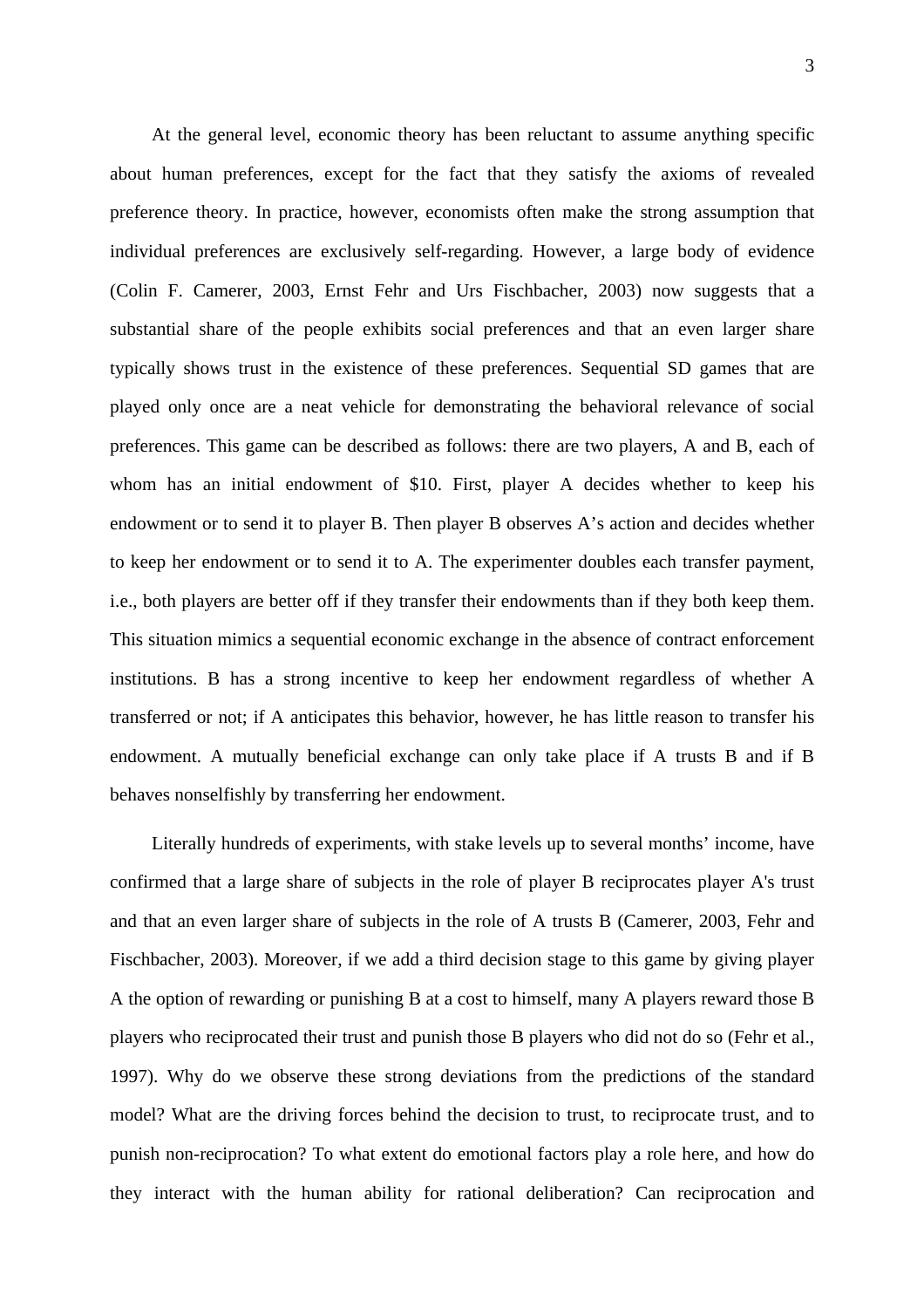punishment best be modeled by assuming that they are preferred behaviors, or are these behaviors just a reflection of subjects' bounded rationality, as some authors have claimed (Larry Samuelson, forthcoming). In the following we will show that neuroeconomic studies can help answer these questions.

### **I. Neural evidence for a taste for the punishment of unfair behavior**

In a recent paper, (Dominique DeQuervain et al., 2004) combined a two-player sequential SD game with Positron Emission Tomography (PET) imaging of subjects' brains; PET is one method for measuring the activation of different brain areas. In this game, player A had the opportunity of punishing player B after observing whether B reciprocated A's trust by assigning up to 20 punishment points to B. The monetary consequences of the punishment depended on the treatment conditions and will be explained below. Player A's brain was scanned with PET when A received information about B's decision and during his decision about whether to punish B. The main purpose of this study was to examine what happens in A's brain when B abuses his trust. The study was led by the hypothesis that player A has a taste for punishing B if B intentionally abuses his trust. Models of social preferences and reciprocity developed in the past 5-8 years suggest this hypothesis. If it is correct, we should observe the activation of reward-related brain areas during and after A's decision to punish. This activation of reward-related areas could be due to the satisfaction a player anticipates if he decides to punish player B for unfair behavior.

An important prerequisite for this study was the existence of neuroscientific knowledge about the key components of the brain's reward circuits. Fortunately, many recent studies have shown that an area in the midbrain, the striatum, is a key part of reward-related neural circuits. Single neuron recording in non-human primates (Wolfram Schultz, 2000) and neuroimaging studies with humans using money as a reward medium (John P. O'Doherty, 2004) indicate clearly that the striatum is a key part of reward-related neural circuits. Moreover, if A punishes B because he anticipates deriving satisfaction from punishing, one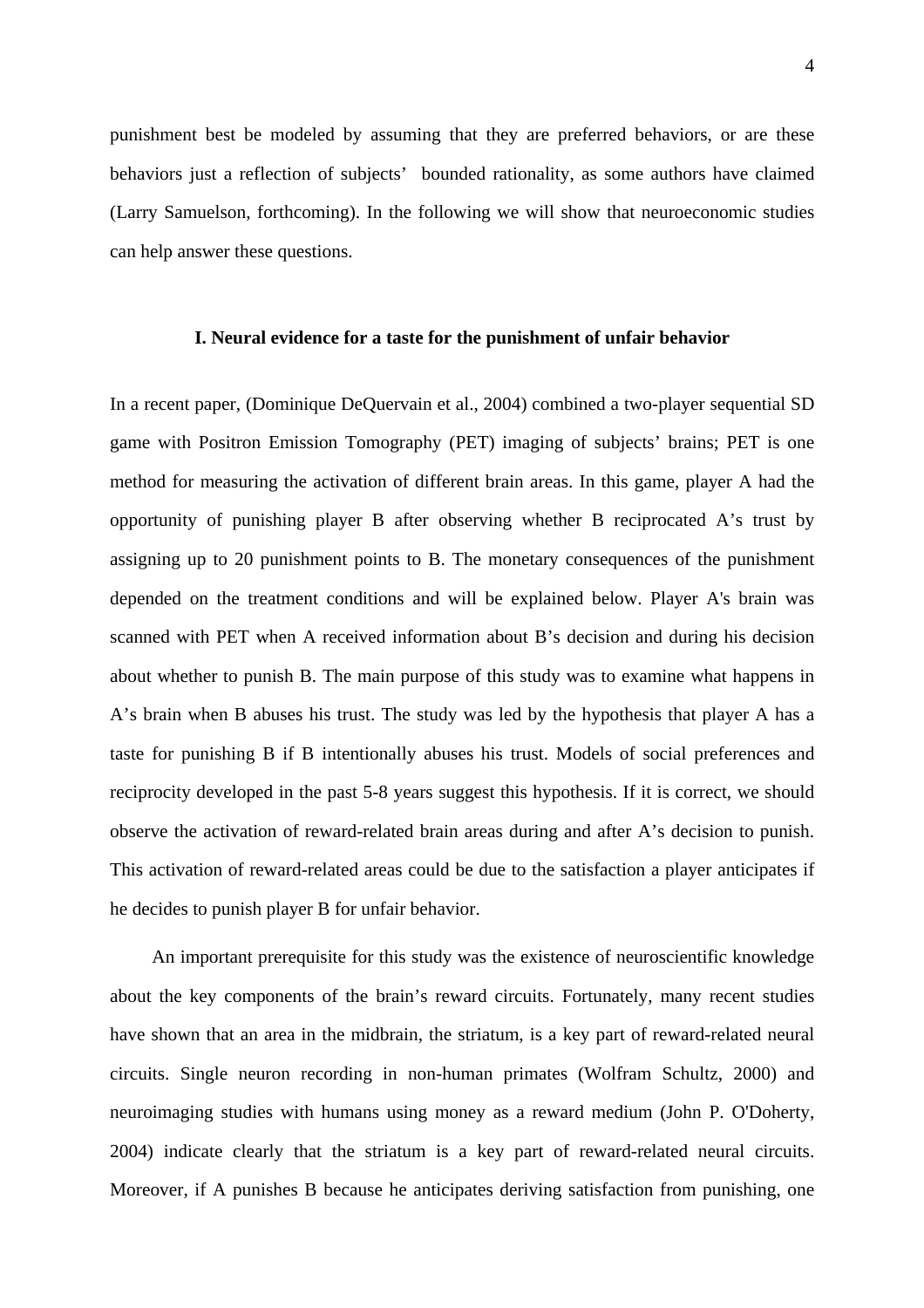should observe activation predominantly in those reward-related brain areas that are associated with goal-directed behavior. There is strong evidence from single neuron recording in non-human primates (Schultz, 2000) that the dorsal striatum is crucial for the integration of reward information and behavioral information in the sense of a goal-directed mechanism. Several recent neuroimaging studies support the view that the dorsal striatum is implicated in processing rewards resulting from a decision (O'Doherty, 2004). The fact that the dorsal striatum also responds to expected monetary gains in a parametric way is of particular interest from an economic viewpoint: if subjects successfully complete a task that generates monetary rewards, the activation in the dorsal striatum increases as the expected monetary gain grows. Thus, if A's dorsal striatum is activated when punishing B, we have a strong piece of evidence indicating that punishment is rewarding.

To examine the activation of striatal areas during the decision to punish, subjects' brains were mainly scanned in those SD trials in which B abused A's trust.<sup>1</sup> In the condition termed "costly" (C), the punishment was costly for both A and B. Every punishment point assigned to B cost experimental \$1 for A and reduced B's payoff by experimental \$2. In the condition termed "free" (F), punishment was not costly for A. Every punishment point assigned to B cost nothing for A while B's payoff was reduced by \$2. In a third condition, which we call "symbolic" (S), punishment had only a symbolic (and no pecuniary) value. Every punishment point assigned to B cost neither A nor B anything. Thus, A could not reduce B's payoff in this condition.

The hypothesis that punishment is rewarding predicts that the contrast  $F - S$  will show the activation of reward related brain areas after A's trust has been abused<sup>2</sup>. The rationale behind this prediction is that A is likely to have a desire to punish B both in the F and the S

1

<sup>&</sup>lt;sup>1</sup> Player A played the game seven times with seven different subjects in the role of player B.

 $2$  Brain activations in neuroimaging are always measured in one condition relative to another condition. Thus, the  $F - S$  contrast provides information about those brain areas that are more highly activated in the F relative to the S condition.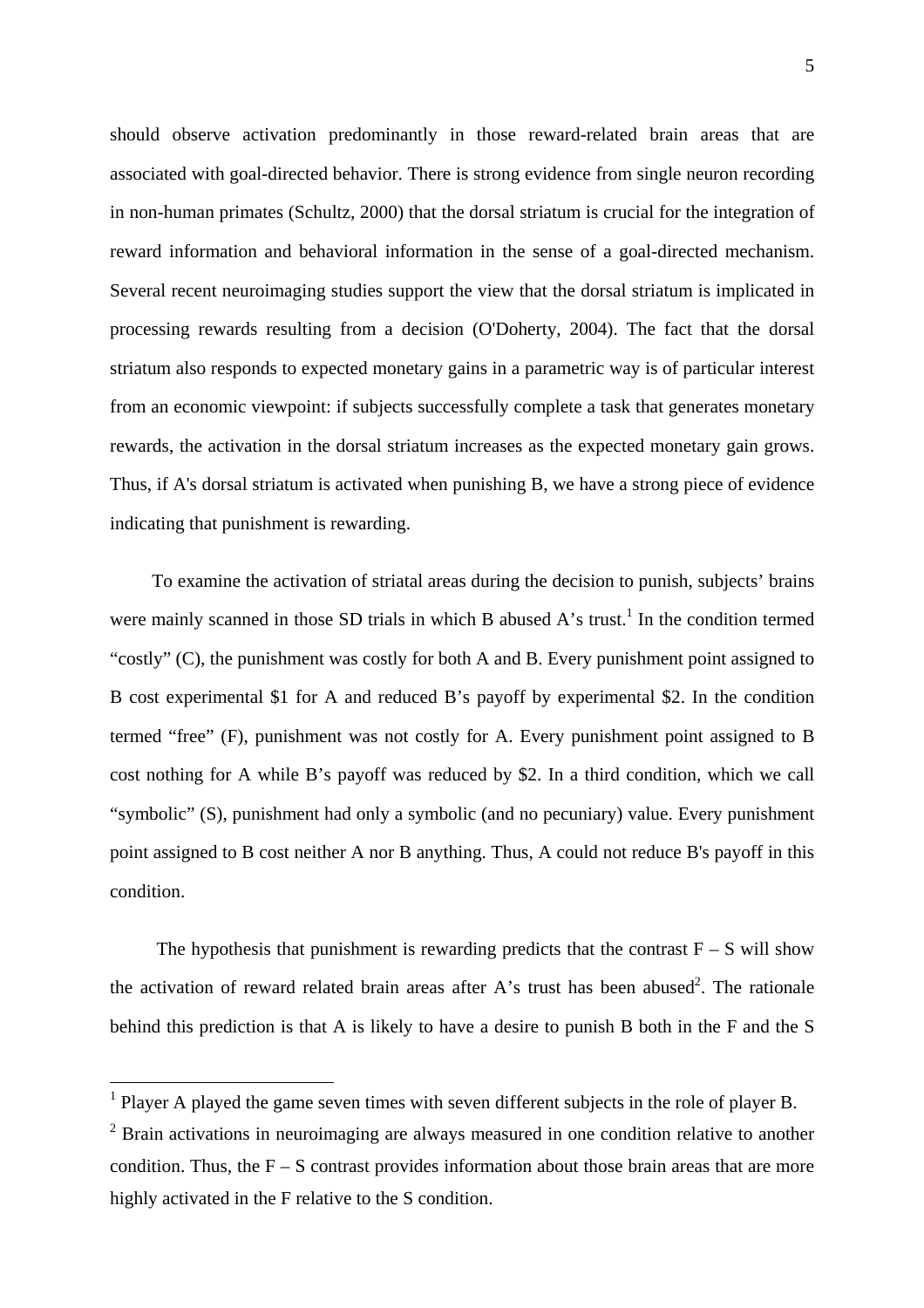condition because B intentionally abused A's trust, but A cannot really hurt B in the S condition. Thus, the purely symbolic punishment in the S condition is unlikely to be satisfactory because the desire to punish the defector cannot be fulfilled effectively, and in the unlikely case that symbolic punishment is satisfactory, it is predicted to be less so than punishment in the F condition.

The  $F - S$  contrast is ideal for examining the satisfying aspects of effective punishment because – except for the difference in the opportunity to punish effectively – everything else remains constant across conditions. However, punishment should also generate satisfaction from an economic viewpoint if it is costly. If there is indeed a taste for punishing defectors and if subjects actually do punish because the cost of punishing is not too high, the act of punishment is analogous to buying a good. Rational subjects buy the good as long as the marginal costs are below the marginal benefits. Thus, an economic model based on a taste for punishment predicts that punishment in the C condition should also be experienced as satisfactory, implying that reward related areas will also be activated in the  $C - S$  condition.

Questionnaire and behavioral evidence indicates that player A indeed had a strong desire to punish the defectors. In fact, almost all subjects punished maximally in the F condition, while most subjects still punished in the C condition, albeit at a lower level. This reduction in the level of punishment makes sense because punishment was costly in the C condition. Most importantly, however, the dorsal striatum was strongly activated in both the  $F - S$  contrast and the  $C - S$  contrast, indicating that punishment is experienced as satisfactory. Moreover, the data show that those subjects in the C condition who exhibit higher activations in the dorsal striatum also punish more. This positive correlation can be interpreted in two ways: first, the higher level of punishment could cause the increased activation of the dorsal striatum, i.e., the higher satisfaction. Second, the greater anticipated satisfaction from punishing could cause the higher level of punishment, i.e., the activation in the striatum reflects – in this view – the anticipated satisfaction from punishing. It would be reassuring from an economic viewpoint if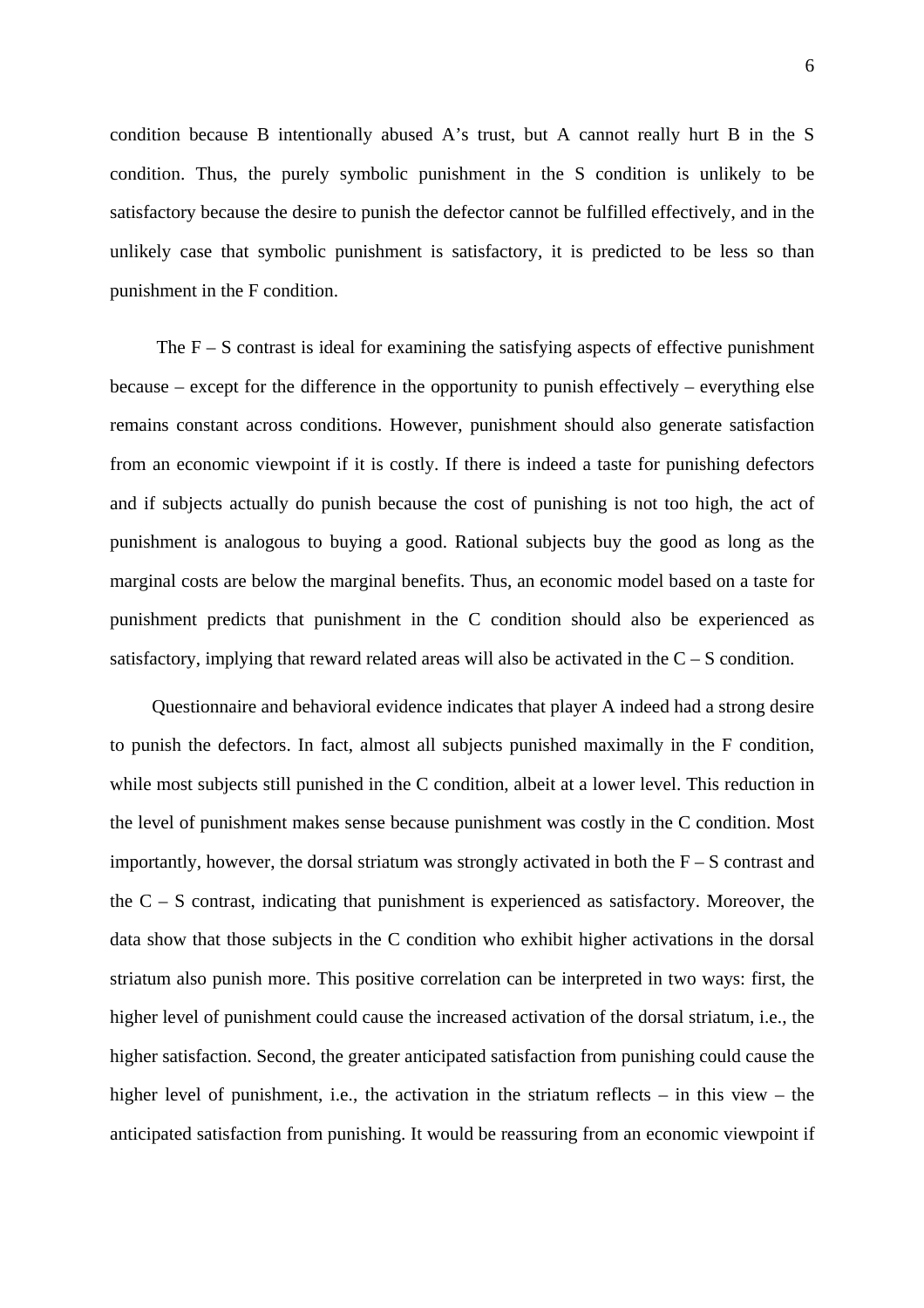the second interpretation were the correct one because it relies on the idea that the anticipated rewards from punishing drive the punishment decision.

Both the popular press and neuroscience often claim that emotions are an overpowering force that inhibit rational behavior. Emotions like anger are known to play an important role in punishing defectors (Ernst Fehr and Simon Gächter, 2002). Thus, it is theoretically possible that anger overrides rationality and induces subjects to punish the defector "blindly". However, if it could be shown that, while anger is important in these situations, subjects decide rationally about how much they want to punish a defector, one could argue in favor of an economic approach. According to this approach, emotions like anger have a motivational impact because they change the hedonic consequences of different actions; yet, given the hedonic consequences of different actions, subjects decide rationally by weighing the costs and benefits of the actions.

DeQuervain et al. (2004) provide two pieces of evidence in favor of an economic approach. The first piece of evidence is related to the  $C - F$  contrast. Subjects face a nontrivial trade off in the C condition between the benefits and costs of punishing, whereas the decision is much simpler in the F condition because no costs exist. Thus, certain parts of the prefrontal cortex (Brodmann areas 10 and 11), which are known to be involved in integrating the benefits and costs for the purpose of decision-making, should be more strongly activated in the C condition than in the F condition. This is in fact the case. The second piece of evidence is based on the observation that most subjects punished maximally in the F condition. Thus, the differences in striatum activation across these subjects cannot be due to different levels of punishment. However, if different striatum activations reflect differences in the anticipated satisfaction from punishment, those subjects who exhibit higher striatum activations in the F condition (although they punish at the same maximal level) should be willing to spend more money on punishment in the C condition. The data again supports this prediction.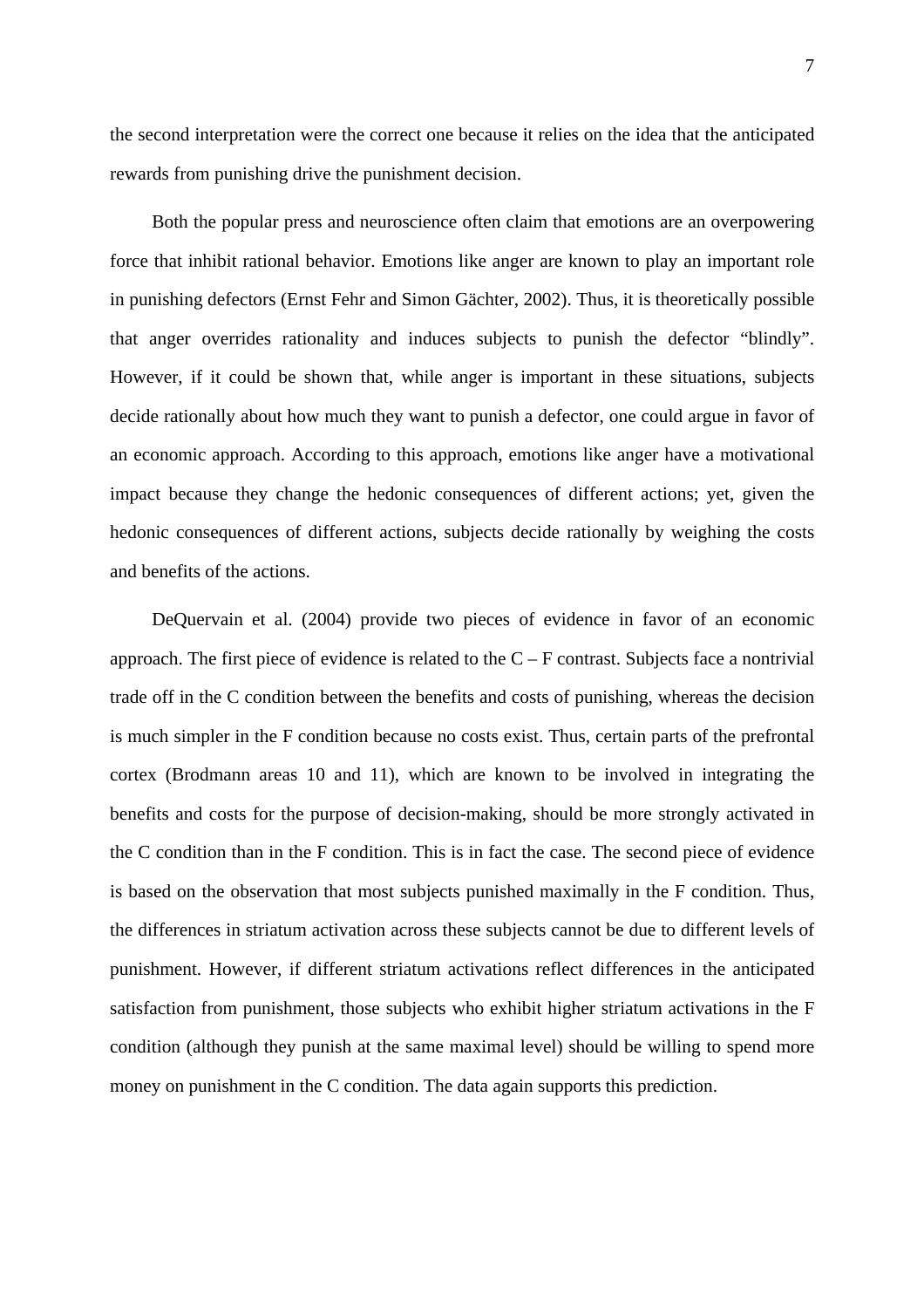### **II. The Rewards of Mutual Cooperation**

Models of social preferences and reciprocity are based on the idea that a substantial share of people prefers mutual cooperation over unilateral defection in a SD. These models are based on behavioral evidence indicating that many second movers in a sequential SD reciprocate player A's trust. However, skeptics (Samuelson, forthcoming) have argued that self-interest might also explain behavior that is seemingly consistent with social preferences, if subjects treat one-shot games as if they were repeated games involving the possibility for future punishment.

Neuroeconomic evidence may be able to resolve this debate. One possibility is to show that mutual cooperation yields higher utility than unilateral defection. However, computing the brain contrast between mutual cooperation and unilateral defection is not ideal because any difference in brain activation could be due the fact that the scanned player cooperates in one situation and defects in the other. The measured activations might have nothing to do with the special hedonic consequences of the mutual cooperation outcome but might be caused by the behavioral difference. There is, however, another way to solve this problem. One of the first neuroeconomic studies (James K Rilling et al., 2002) reports activations in the striatum when subjects experience mutual cooperation with a human partner compared to mutual cooperation with a computer partner. Thus, despite the fact that the subject's monetary gain is identical in both situations, mutual cooperation with a human partner seems to be experienced as a more rewarding outcome, indicating that extra benefits from mutual cooperation extend beyond the mere monetary gain. Unfortunately, however, the Rilling et al. study is based on a repeated SD. A repeated dilemma game involves a host of other confounding influences which might shed doubt on the interpretation of brain activations in terms of social preferences. A recent paper based on a one-shot sequential SD has solved this problem (Rilling et al., 2004). The authors show again that the mutual cooperation outcome with a human partner generates higher striatum activation than the mutual cooperation outcome with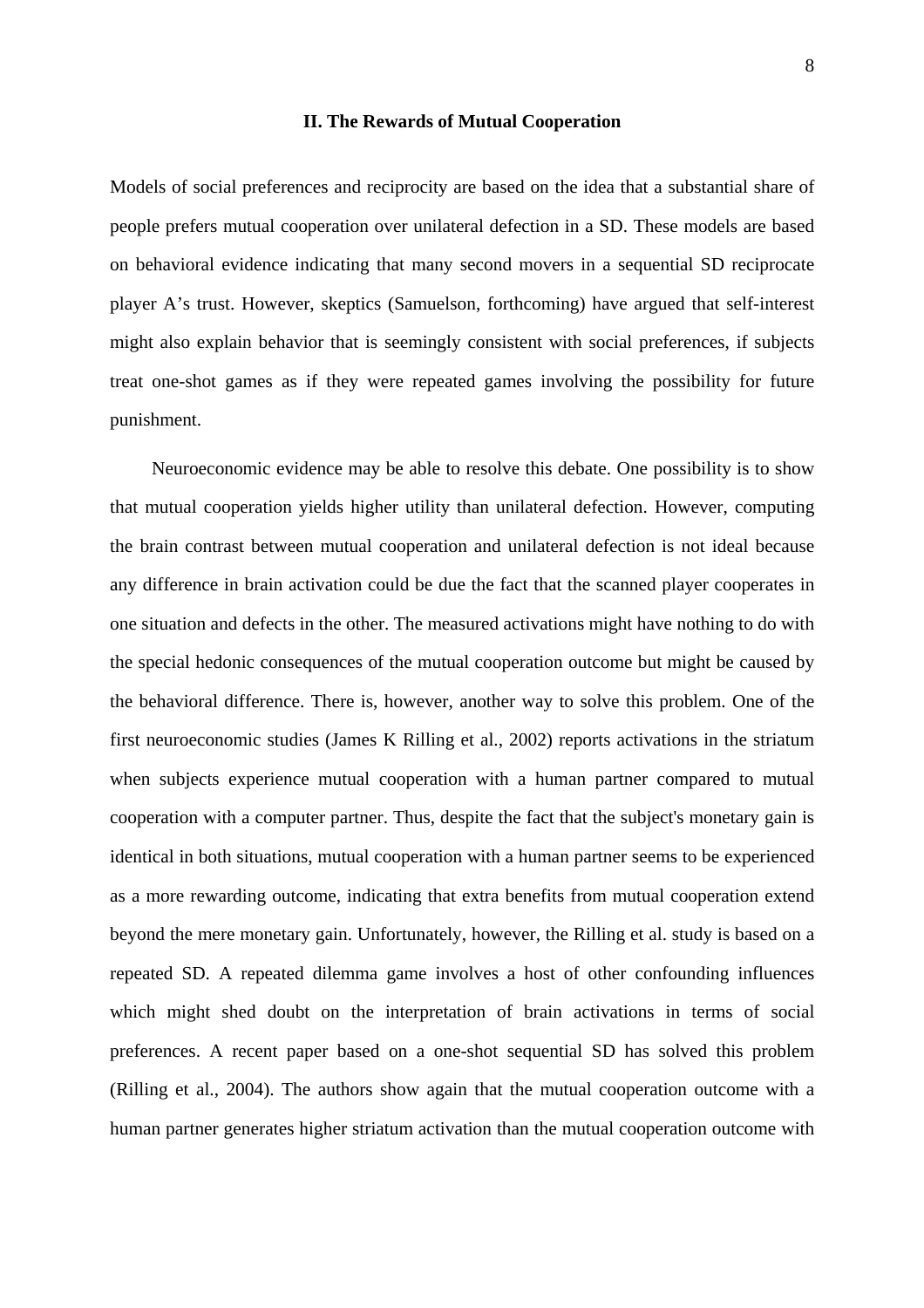a computer partner.<sup>3</sup> Moreover, the mutual cooperation outcome with a human partner also generates higher activations than does earning the same amount of money in a trivial individual decision-making task. A further study showing that the mere viewing of faces of people who previously cooperated in a SD activates reward related areas (Tania Singer et al., 2004) indicates the special hedonic qualities of mutual cooperation. This result suggests that people derive more utility from interactions with cooperative people not just because they can earn more money in these interactions but because these interactions are rewarding per se.

### **III. The Neurobiology of Trust**

Neuroeconomics is not restricted to the use of imaging techniques. A recent study (Michael Kosfeld et al., 2005) examined the neurobiological basis of trusting and trustworthy behavior in a sequential SD. Animal studies on the neurobiology of certain forms of prosocial behavior (Thomas R. Insel and Larry J. Young, 2001) suggest the hypothesis that the neuropeptide Oxytocin (OT) might provide a biological basis for trusting behavior in humans. OT facilitates maternal behavior and pair bonding in different species. Specifically, OT seems both to permit animals to overcome their natural avoidance of proximity and to inhibit defensive behavior, thereby facilitating approach and biparental care.

Kosfeld et al. examined the hypothesis that OT facilitates trust and trustworthiness by comparing behavior in an SD in a group of subjects that received OT with that of subjects in a control group that received placebo. Their results indeed show that subjects with OT exhibit significantly more trusting behavior; however, OT does not affect player B's trustworthiness. More specifically, the percentage of players A who trusts maximally in a SD increases from

<sup>&</sup>lt;sup>3</sup> In the Rilling et al studies the ventral and not the dorsal striatum is activated. This makes sense because the brain contrasts were measured after subjects who cooperated were informed whether their (computer or human) opponent also cooperated. Thus, the contrast measures the experienced and not the anticipated extra benefits of mutual cooperation with a human partner.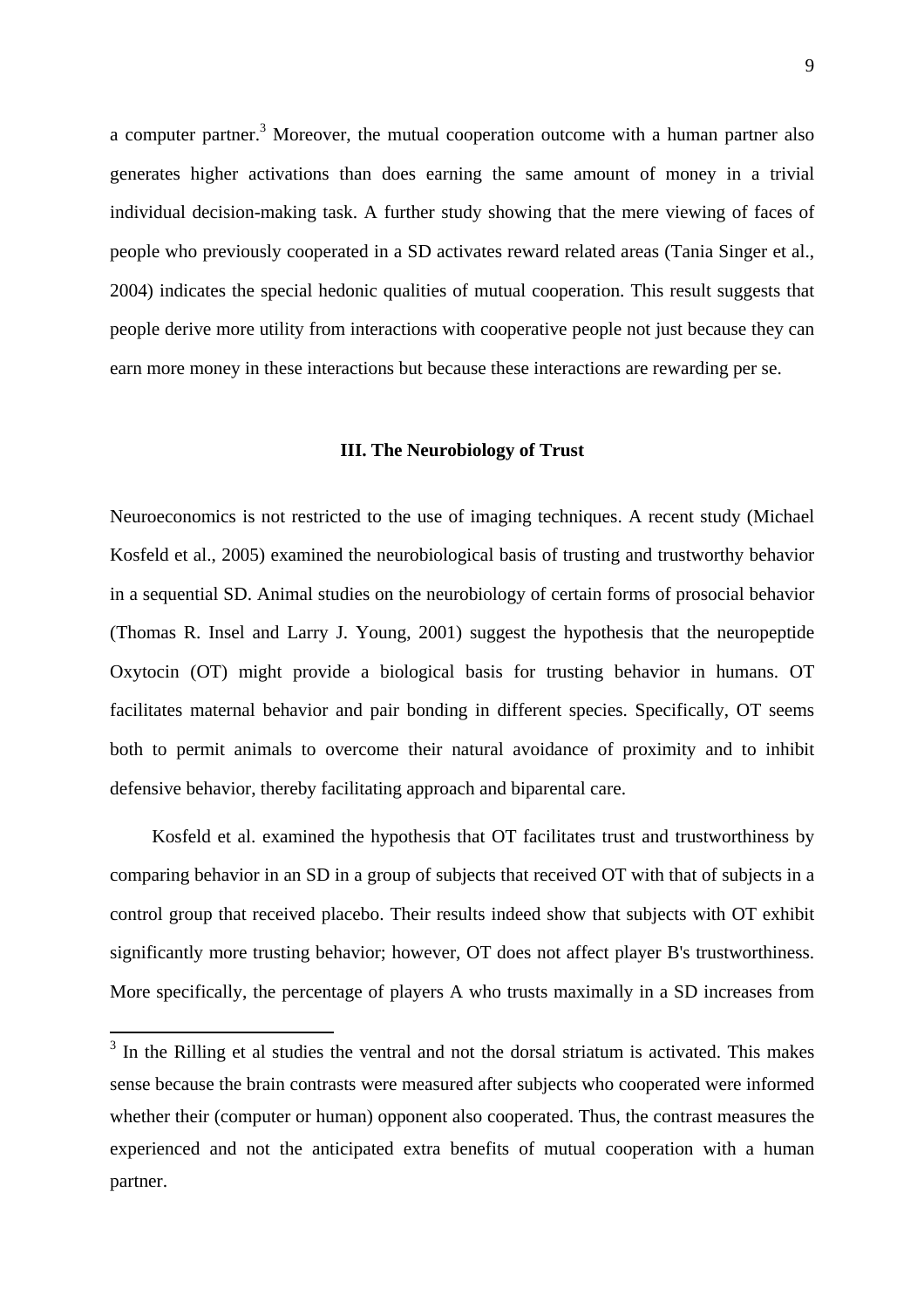21% to 45% whereas the transfers of player B remain constant between the OT and the placebo group. Kosfeld et al. also measure how OT affects subjects' calmness, wakefulness, and mood, to control for the possibility that such side effects are responsible for the effect of OT on trusting behavior. However, a sizeable and significant effect of OT on trust remains, even after controlling for these indirect effects. The direct effect of OT increases the probability of trusting maximally by 20 percentage points.

An interesting question is whether OT operates at the level of subjects' beliefs about others' trustworthiness or whether it operates at the level of subjects' preferences. Recent research (Iris Bohnet and Richard Zeckhauser, 2004) shows that the decision to trust is not shaped by risk aversion, but by exploitation aversion, i.e. by the fear of being fooled by player B. Thus, in the same way OT overcomes the animals' natural tendency to avoid others, OT might also overcome the "natural" fear of being exploited by others in a SD. The results of the Kosfeld et al study show that OT does not affect subjects' beliefs about player B's trustworthiness. Although subjects with OT and the placebo hold the same beliefs, subjects with OT make themselves more vulnerable to exploitation by sending more money to B. Thus, it seems that subjects with OT are more willing to take the risk of being exploited, suggesting that OT affects subjects' exploitation aversion. This effect is insofar interesting as economists usually assume that preferences are stable. However, if preferences are based on actual or anticipated emotions, they may be much less stable than typically assumed because emotions are often transient. Moreover, as the OT study suggests, preferences and the underlying affective states can be deliberately shaped over short periods of time by administering the "right" substance.

### **IV. Conclusions**

We have discussed recent neuroeconomic evidence on social preferences and trust in this paper. However, the implications of neuroeconomic studies go far beyond these areas of research (Camerer et al., 2005). Neuroeconomic studies are likely to provide insights into how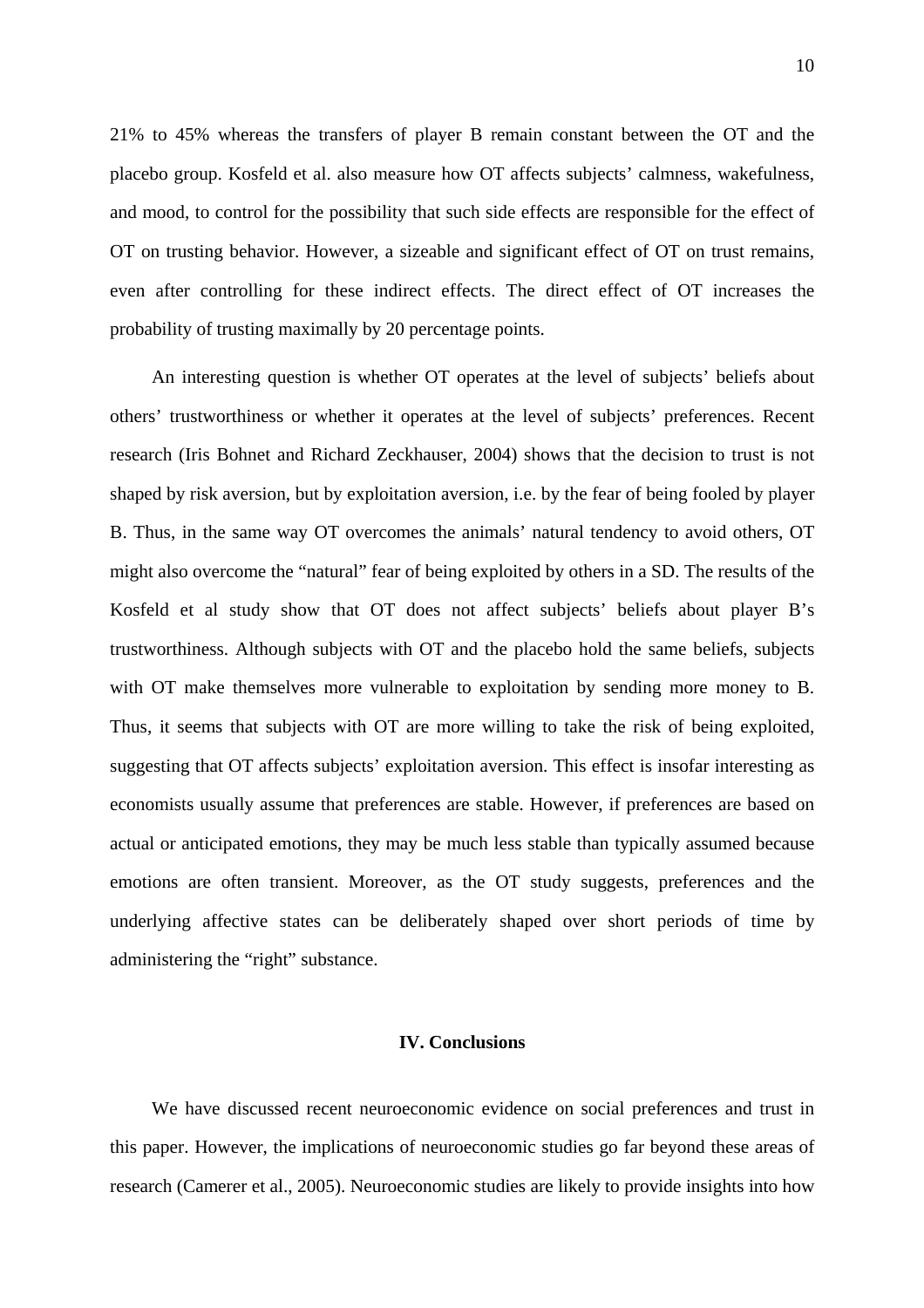the human reward system is linked to decision making in intertemporal choice (Samuel M. McClure et al., 2004) and risk (Hans C. Breiter et al., 2001) and how affect and cognition interact to generate decisions (Alan G. Sanfey et al., 2003). Such studies enable us to go beyond the prevailing "as if" approach in economics by uncovering the neural mechanisms behind individual decisions. In the long term, it may well be that neuroeconomic insights fundamentally change the current preferences and beliefs approach that prevails in economics. For example, economics assumes that an individual's beliefs about the other player's actions do not depend on the individual's preferences. This assumption precludes motivated belief formation, making it difficult to understand questions of religious beliefs, ideology, aggression towards outgroup members, the structure and the content of political and economic advertising campaigns that appeal to people's emotions, etc. Perhaps, however, there are neural and affective mechanisms which allow preferences to influence beliefs and vice versa. Reputation formation may provide an example: if we are cheated in a social exchange, we have a strong affective reaction that shapes our preferences towards the opponent (Singer et al., 2004 study). This affective reaction may also shape our beliefs about the opponent's future behaviors. We would be surprised if such affect guided belief formation obeyed the rules of Bayesian updating.

### **References**

**Bohnet, Iris and Zeckhauser, Richard.** "Trust, Risk and Betrayal." Journal of Economic Behavior & Organization, 2004, 55(4) pp. 467-484.

**Breiter, Hans C.; Aharon, Itzhak; Kahneman, Daniel; Dale, Anders and Shizgal, Peter** "Functional Imaging of Neural Responses to Expectancy and Experience of Monetary Gains and Losses." Neuron, 2001, 30(2), pp. 619-39.

**Camerer, Colin F.** Behavioral Game Theory - Experiments in Strategic Interaction. Princeton, New Jersey: Princeton University Press, 2003.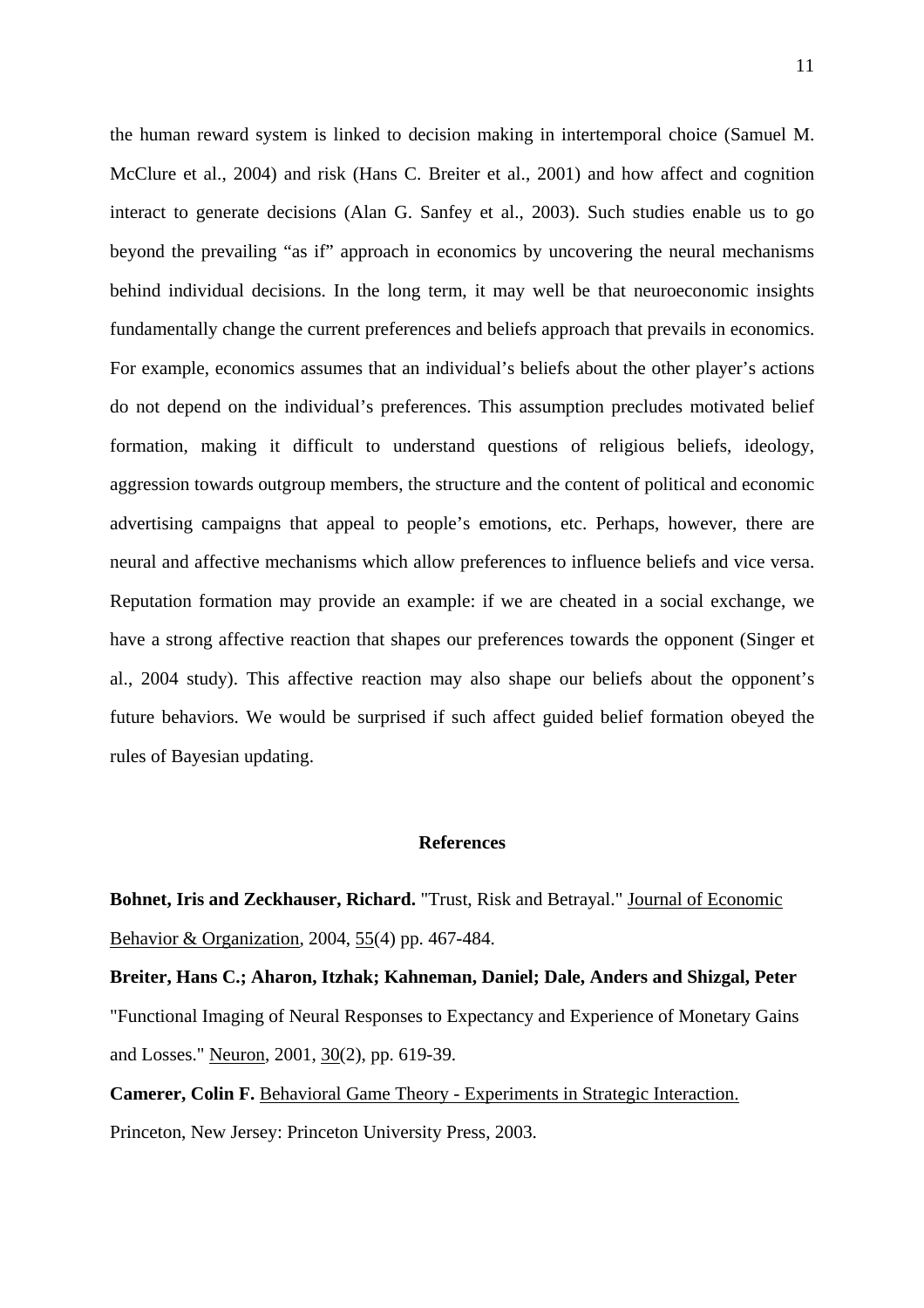**Camerer, Colin; Loewenstein, George and Prelec, Drazen.** "Neuroeconomics: How Neuroscience Can Inform Economics." Journal of Economic Literature, 2005, forthcoming.

**DeQuervain, Dominique; Fischbacher, Urs; Treyer, Valerie; Schellhammer, Melanie;** 

**Schnyder, Ulrich; Buck, Alfred and Fehr, Ernst.** "The Neural Basis of Altruistic

Punishment." Science, 2004, 305, pp. 1254-58.

**Fehr, Ernst and Fischbacher, Urs** "The Nature of Human Altruism." Nature, 2003, 425, pp. 785-91.

**Fehr, Ernst and Gächter, Simon** "Altruistic Punishment in Humans." Nature, 2002, 415, pp. 137-40.

**Fehr, Ernst; Gächter, Simon and Kirchsteiger, Georg** "Reciprocity as a Contract Enforcement Device: Experimental Evidence." Econometrica, 1997, 65(4), pp. 833-60.

**Insel, Thomas R. and Young, Larry J.** "The Neurobiology of Attachment." Nature Reviews Neuroscience, 2001, 2(2), pp. 129-36.

**Kosfeld, Michael; Heinrichs, Markus; Zak, Paul, Urs Fischbacher and Fehr, Ernst.** "Oxytocin Increases Trust in Humans." Nature, June 2, 2005, pp. 673-676.

**McClure, Samuel M.; Laibson, David I.; Loewenstein, George and Cohen, Jonathan D.** "Separate Neural Systems Value Immediate and Delayed Monetary Rewards." Science, 2004, 306, pp. 503-7.

**O'Doherty, John P.** "Reward Representations and Reward-Related Learning in the Human Brain: Insights from Neuroimaging." Current Opinion in Neurobiology, 2004, 14(6), pp. 769- 76.

**Rilling, James K.; Sanfey, Alan G.; Aronson, Jessica A.; Nystrom, Leigh E. and Cohen, Jonathan D.** "Opposing Bold Responses to Reciprocated and Unreciprocated Altruism in Putative Reward Pathways." Neuroreport, 2004, 15(16), pp. 2539-243.

**Rilling, James K.; Gutman, David A.; Zeh, Thorsten R.; Pagnoni, Giuseppe; Berns, Gregory S. and Kilts, Clinton D.** "A Neural Basis for Social Cooperation." Neuron, 2002, 35, pp. 395-405.